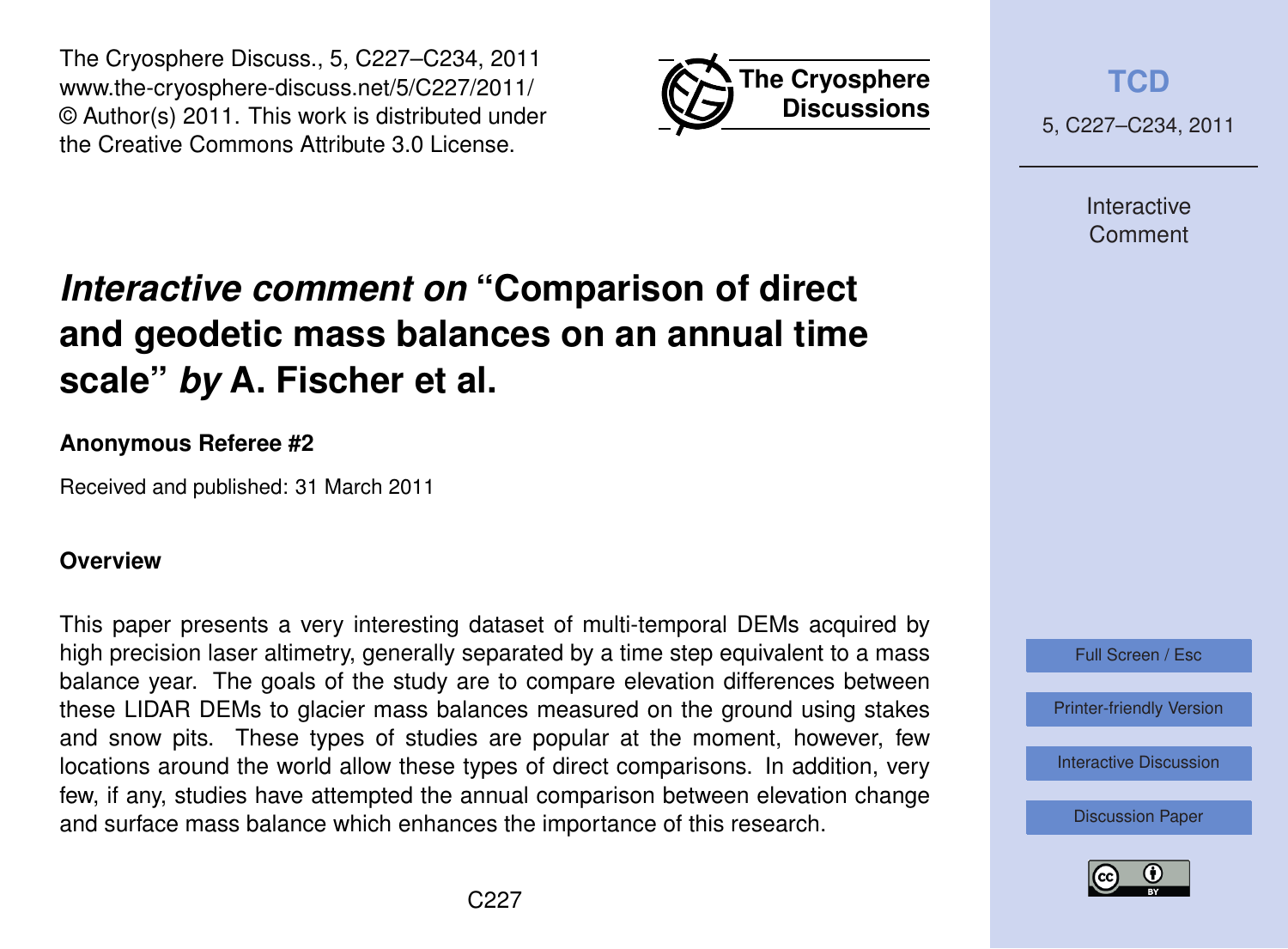While the dataset, alone, has incredible potential for the glaciological community, there are a number of theoretical and methodological problems with the study in it's present form. The manuscript is difficult to read. The authors present a number of questions that are to be answered in the Introduction but the conclusions are not easily absorbed by the reader, and possibly all the questions are not even at all answered. I think this manuscript needs a full re-structuring, and possibly a re-submission. The authors should think about what the importance of their findings in light of all the previous research. In my opinion, if presented properly, with sound description and presentation of their methods, the relevance of this paper lies in the ability to provide a spatially distributed estimate of emergence/submergence on an annual time scale. This has never been shown before. Granted there will be errors from, for example, the "density assumption" for the elevation changes, the patterns provided in the lower maps of Figures 7 and 8 have possibly more potential than the authors realize, and will have a larger impact to the glaciological community if presented in a clear structured manner.

I hope that some of my suggestions below will help the authors in improving this research.

#### **General Comments**

## 1) **Theoretical Considerations and Formulation:**

The manuscript would benefit significantly with a proper theoretical basis for the comparison that is presented. My suggestion is to use [\(Cuffey and Paterson,](#page-7-0) [2010,](#page-7-0) pgs 330-337). This will help not only to clean up the terminology evoked, but also to make clearer what exactly is being compared, and what potentially can be the residual between this comparison. As far as I see it, you compare elevation changes to surface mass balance.

## **[TCD](http://www.the-cryosphere-discuss.net)**

5, C227–C234, 2011

Interactive Comment

Full Screen / Esc

[Printer-friendly Version](http://www.the-cryosphere-discuss.net/5/C227/2011/tcd-5-C227-2011-print.pdf)

[Interactive Discussion](http://www.the-cryosphere-discuss.net/5/565/2011/tcd-5-565-2011-discussion.html)

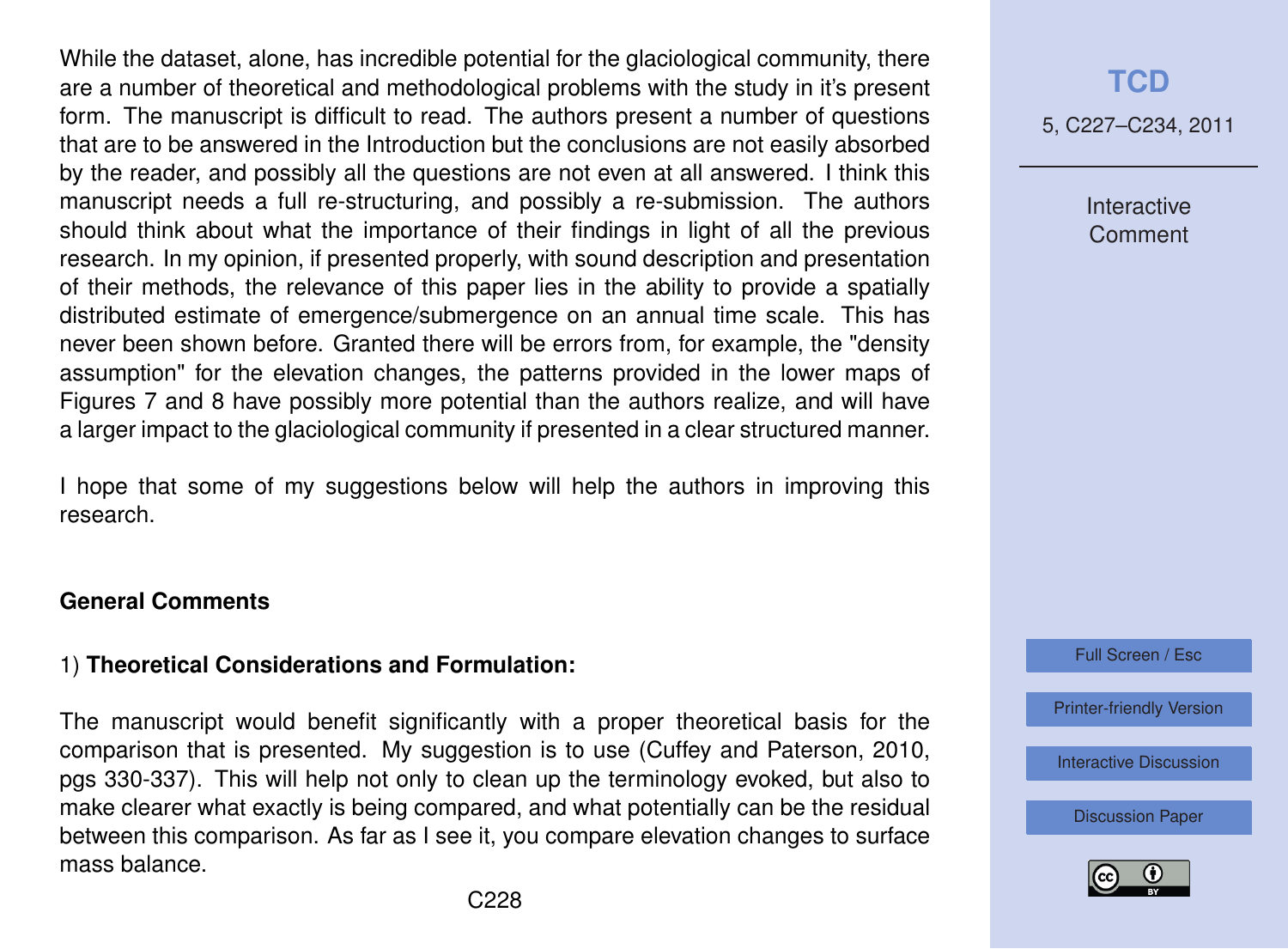I think there is a misconception of elevation differences at pixels and the geodetic balance which is an integration of all pixels over the glacier area. Equations [2,3,4] are provided to describe a "geodetic balance", and is presented in a manner that is difficult to follow. I suggest a significant revision of this section. For estimating the volume change, one can look at [\(Etzelmüller,](#page-7-0) [2000\)](#page-7-0). A geodetic balance is the volume change of an entire glacier normalized by the glacier area, converted into mass or ice equivalent units (as the authors have described), generally provided as an annual rate. This balance is theoretically equal to the surface mass balance (as measured directly in the field using stakes and snow pits), only in cases of a non-calving glacier (which is the case for these two glaciers?) with negligible basal balance (?) AND only when the elevation changes are integrated over the entire glacier, such that the dynamical effects on individual elevation changes cancel due to mass conservation (see the equations in [Cuffey and Paterson,](#page-7-0) [2010\)](#page-7-0). There is much literature available that have not been referenced that describe this point and some that further make corrections to account for retreat in the non-equilibrium cases (see e.g. [Krimmel,](#page-7-0) [1999;](#page-7-0) [Elsberg](#page-7-0) [et al.,](#page-7-0) [2001;](#page-7-0) [Cox and March,](#page-7-0) [2004\)](#page-7-0).

In light of this point, I believe Figures 7 and 8 do not show geodetic balance  $(b<sub>a</sub>)$ , but rather show water equivalent elevation changes. An interesting comparison, which would significantly contribute to the results of this manuscript, is that the difference between the two, as presented in the bottom plots of Figures 7 and 8, is somewhat related to the emergence/submergence velocities. This point is discussed in the manuscript, but is not easily extractable by the reader. More focus should be given to this in a clear manner, possible as a section in the Results, or even inclusion as a Discussion. Also, how accurate could the estimate of the submergence/emergence estimates at each individual pixel be, as shown by the bottom maps of Figures 7 and 8.

## **[TCD](http://www.the-cryosphere-discuss.net)**

5, C227–C234, 2011

Interactive **Comment** 

Full Screen / Esc

[Printer-friendly Version](http://www.the-cryosphere-discuss.net/5/C227/2011/tcd-5-C227-2011-print.pdf)

[Interactive Discussion](http://www.the-cryosphere-discuss.net/5/565/2011/tcd-5-565-2011-discussion.html)

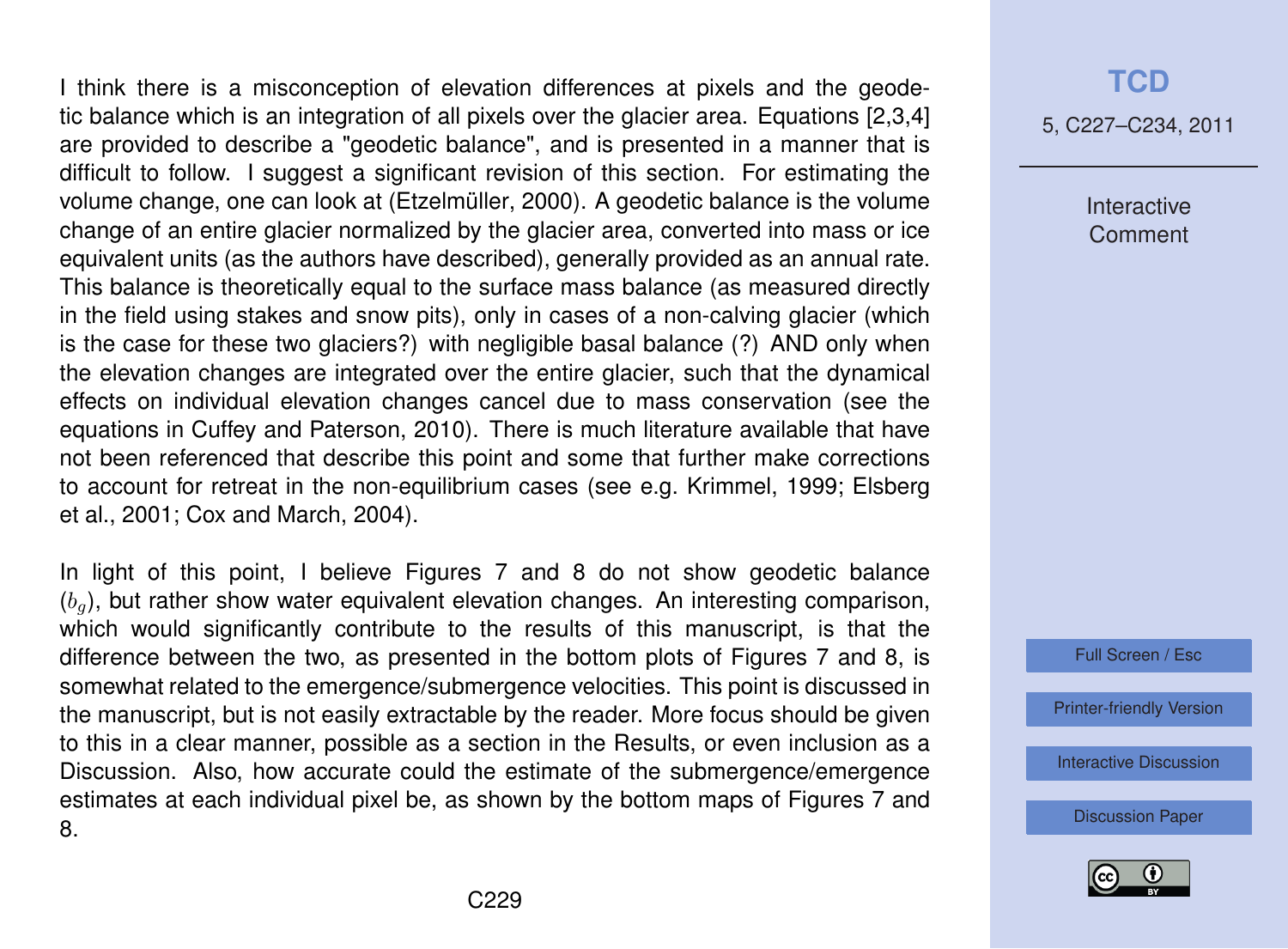Furthermore, the terminology for ice submergence/emergence needs to be implemented along with an explanation of the difference between these velocities and the horizontal velocity. Following from the above comment, I also recommend a significant revision of section 5.4. The equation here is not completely wrong, though the derivation is difficult to follow, and Figure 2 is difficult to understand, and I am not exactly sure what the authors are calculating. If I understand this correctly, you are measuring the stake positions with dGPS and the mass balance from the change in *exposed stake length*, and then you combine this with the elevation change as measured from the DEMs? Or do you correct change in elevation of the top of the stake for the horizontal slope of the movement between the two measurements (where do you get this? The DEMs)? A nice summary of the equations for the latter approach can be found in [Bamber and Payne](#page-6-0) [\(2004\)](#page-6-0) (pg 12). This point needs to be clearer, as it probably is one of the most important results of the paper. By revising these points, the results presented in Table 7, 8 and 9 may become clearer. As these Tables are now, I find it difficult to understand what exactly is being presented by them.

In summary, I wonder with the data provided in this manuscript, if it is not possible to provide two independent estimates of ice submergence/emergence at the stakes? One from the comparison between surface mass balance and elevation change. And another by using the measurements of stake velocities as measured from the top of the stake, and using the equations in [Bamber and Payne](#page-6-0) [\(2004\)](#page-6-0) (pg 12). If so, this could make a wonderful discussion figure and possibly replace Table 9, in which the importance is difficult to extract.

#### 2) **Elevation Change methodological description and implementation:**

In terms of Lidar DEM comparison, it is quite apparent that a lot of work was involved with measuring the ground control points (GCPs). It is, however, unclear what purpose they serve. Are they used to make a transformation between the LIDAR

## **[TCD](http://www.the-cryosphere-discuss.net)**

5, C227–C234, 2011

Interactive **Comment** 

Full Screen / Esc

[Printer-friendly Version](http://www.the-cryosphere-discuss.net/5/C227/2011/tcd-5-C227-2011-print.pdf)

[Interactive Discussion](http://www.the-cryosphere-discuss.net/5/565/2011/tcd-5-565-2011-discussion.html)

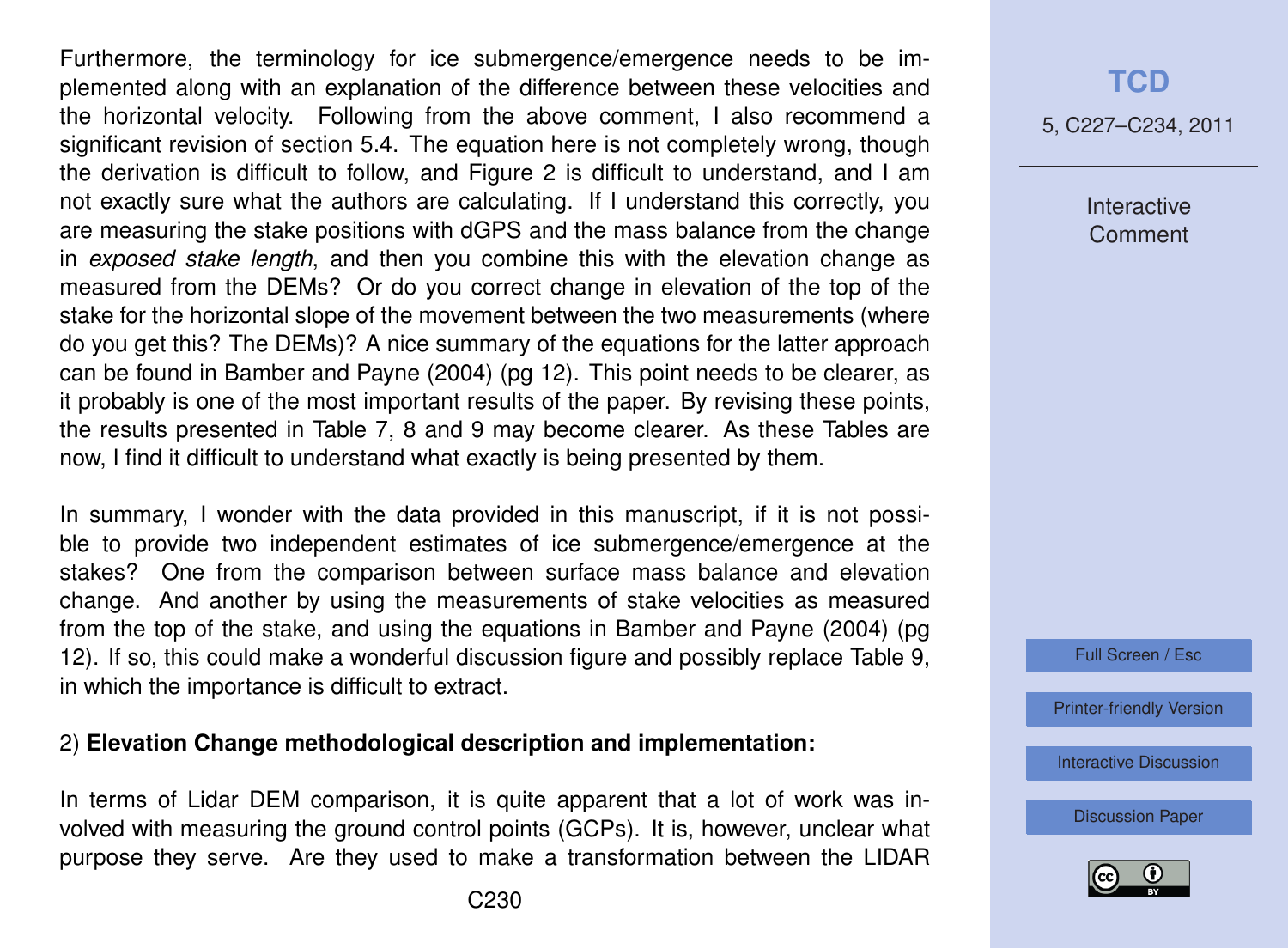DEMs to the local coordinate system used by the GCPs? If so, how were the DEMs tied to the GCPs? Also, what projection are the GCPs and what projection are the DEMs?

It is clear, however, that the GCPs are being used to assess the quality of the DEMs. To this avail, the biases presented between each individual DEM and the GCPs in Table 2 represent the bias to the "GCP" system, but not to the biases in each DEM comparison. The difference in bias, for example between 2001 and 2002, makes up at least 30% of the difference between direct and geodetic balances presented in Table 5 (The bias between 2003 and 2004, Table 4, may actually explain up to 100% of the 2003/2004 difference, $b_d$  -  $b_g$  in Table 5 and Table 6). In a minimum, this point (for all DEM comparisons) should be analyzed, acknowledged and made clearer in the text.

Following this, I wonder why the authors do not simply use the DEM differences on stable terrain to assess the uncertainty of each individual geodetic balance (i.e. DEM 2001 vs. DEM 2002)? It is clear that GCPs are very accurate, but statistically, there are only 51 of them. Also, what is important is the coherency between each subsequent DEM to the previous one, rather than how they compare to the GCPs. One could also triangulation at least 3 DEMs which results in the overall uncertainty of the bias, and possibly make corrections if need be. At a minimum, one should analyze the mean difference over stable terrain to make corrections to the derived changes for this mean bias [\(Berthier et al.,](#page-7-0) [2007;](#page-7-0) [Schiefer et al.,](#page-7-0) [2007;](#page-7-0) [Nuth and Kääb,](#page-7-0) [2011\)](#page-7-0). Additionally, the statistical strength of this comparison containing thousands, if not millions, of pixels, will provide a more robust estimate of the bias between the DEMs, and at a minimum, help explain some of the differences between the direct and geodetic balances provided in Tables 5 and 6.

## 3) **Presentation quality:**

There are 9 Tables and 9 Figures. I think that some of the tables can be reduced, and

5, C227–C234, 2011

Interactive **Comment** 



[Printer-friendly Version](http://www.the-cryosphere-discuss.net/5/C227/2011/tcd-5-C227-2011-print.pdf)

[Interactive Discussion](http://www.the-cryosphere-discuss.net/5/565/2011/tcd-5-565-2011-discussion.html)

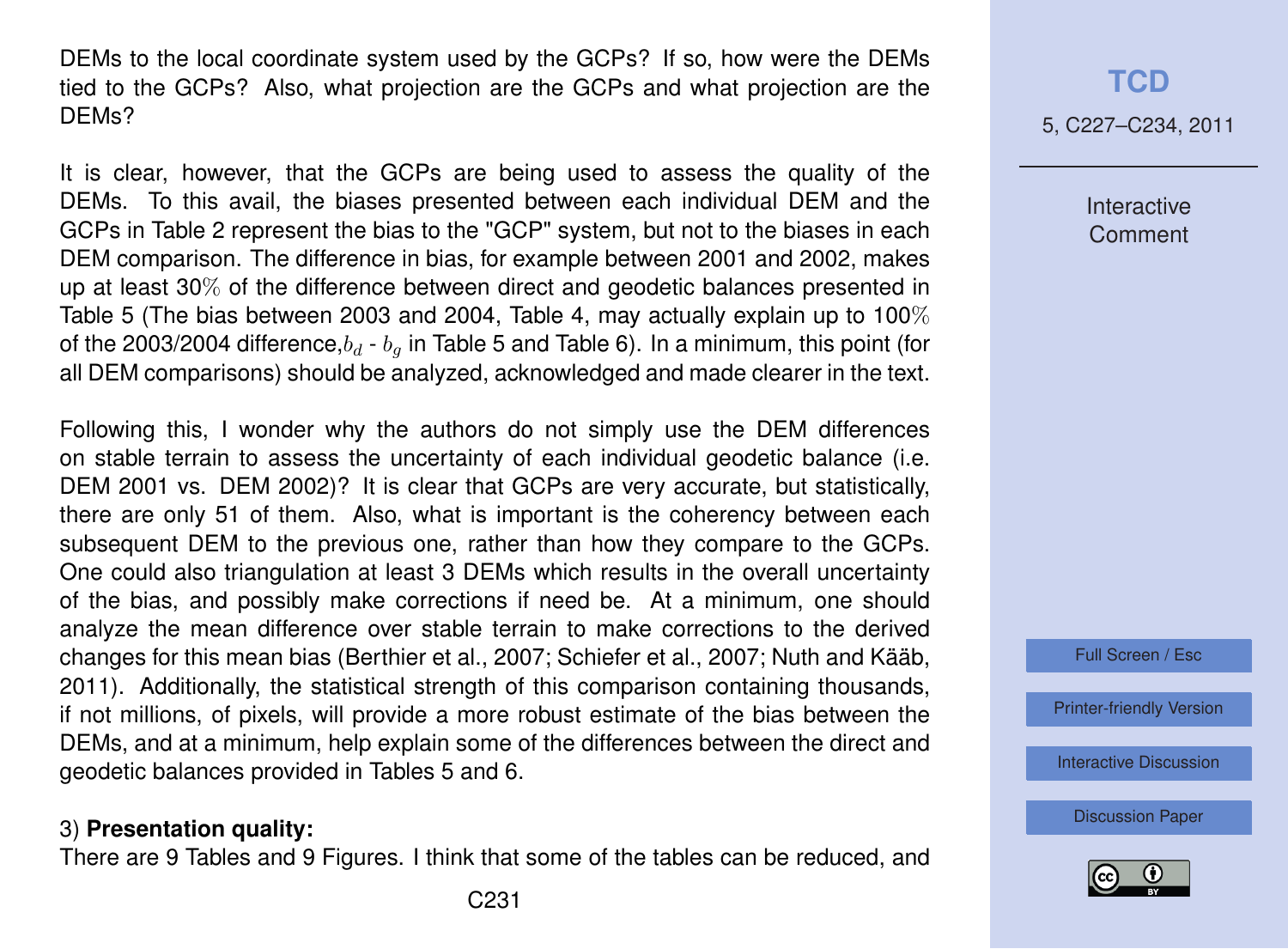possibly replaced by figures. Also, Are figures 3, 4 and 6 necessary? Little additional information is provided by Figure 6, especially, and it leads the reader unsure on how you geometrically corrected those images to extract firn line locations? It would be interesting to see more of the elevation change and mass balance maps, and the difference between them.

## 4) **Errors**

Error estimates need to be provided for all numbers. For example as it stands now, it is not possible to assess whether the differences between the geodetic balance and the surface mass balance are significant.

## 5) **Surface vs. Planimetric area**

I have difficulty understanding the relevance of this in particular. Considering your stakes generally are drilled in vertically, and measurements are made vertical, then I do not see a problem with surface area, except on very large slopes. In addition, how does this affect your elevation changes? Lidar waveforms? Since your elevation changes are also measured in the vertical, what is the relevance of surface vs. planimetric areas?

## 6) **Manuscript Structure**

The manuscript requires restructuring in order to help the flow of the manuscript and the presentation of the results. One suggestion is to begin with mass continuity theory describing the individual parameters. Then the data and methods can be shown for each of the individual parameters. The results can then contain the comparison between the two. A discussion would be beneficial for errors associated with both measurements and the possibility that the residual between elevation change and surface mass balance may represent a dynamic term (submergence/emergence). I think the authors should determine what is exactly the significance of this work, and outline that as one story line. As it reads now, there are many story lines without any **[TCD](http://www.the-cryosphere-discuss.net)**

5, C227–C234, 2011

Interactive **Comment** 



[Printer-friendly Version](http://www.the-cryosphere-discuss.net/5/C227/2011/tcd-5-C227-2011-print.pdf)

[Interactive Discussion](http://www.the-cryosphere-discuss.net/5/565/2011/tcd-5-565-2011-discussion.html)

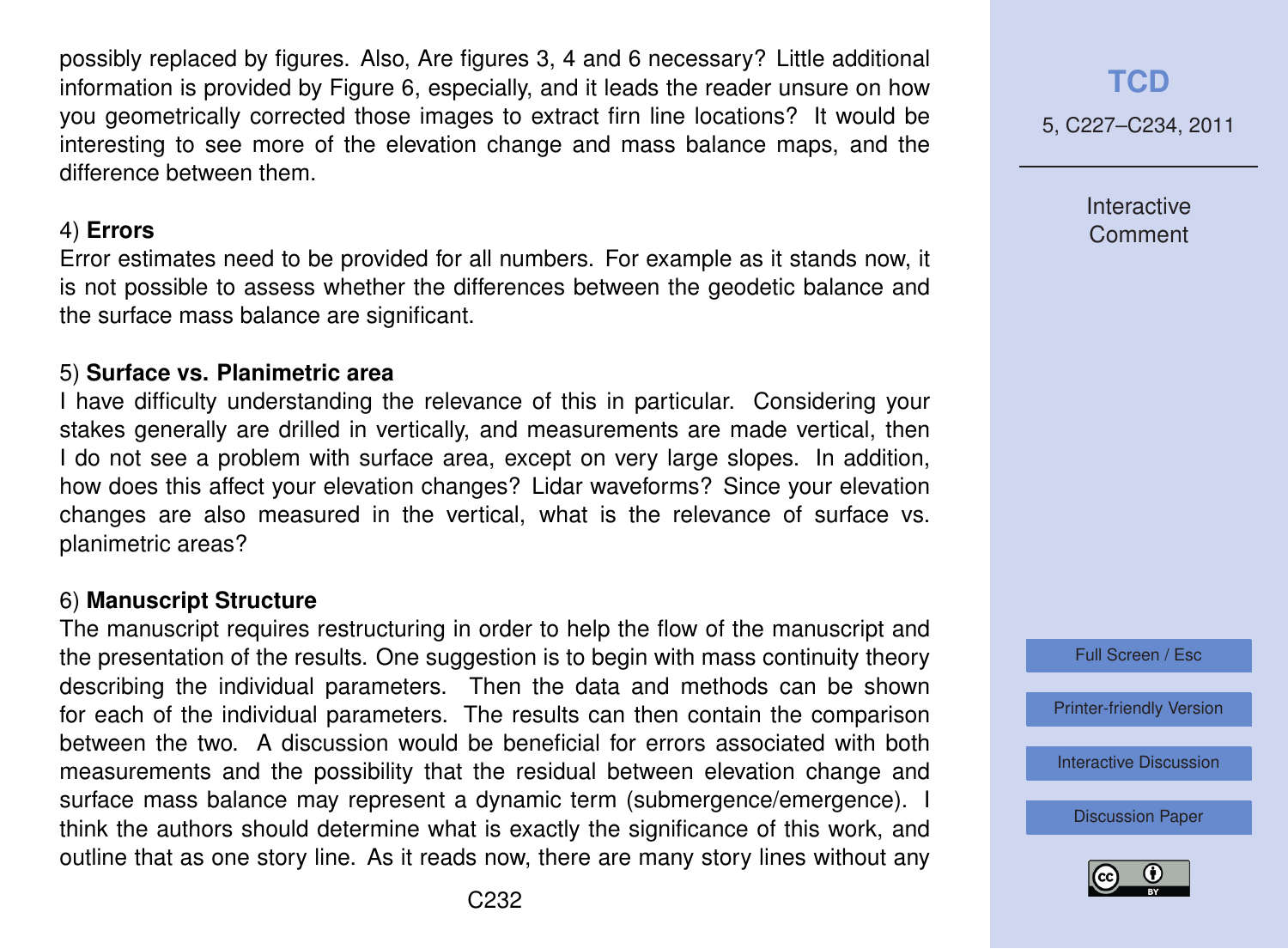<span id="page-6-0"></span>significant conclusions.

#### **Technical Corrections**

There are numerous technical corrections that are required, and all are not listed. Some of the major ones are listed below.

- General: Sentences should not start with numbers. (E.g. pg 569, line 24; pg 581, line 1; and many more...
- pg 569: Numerous statistics are provided, but the reader has difficulty understanding what the meaning of it all is. Come clearer to the point, possibly stating first, and then back up with the relevant statistics.
- pg 569, line 21-23: Two time periods are given, and only one annual precipitation number(661 mm). Is the average the same in both periods?
- pg 570: A very detailed description of the LIDAR is provided. Is it all necessary? I suggest removal and compacting some of the information as the paragraph is heavy and difficult to absorb.
- pg 572, line 15-16: "The distribution of snow ... is monitored by webcam". How is this monitored? Or more specifically, how do you geo-rectify the pictures to produce firn maps?

## **References**

Bamber, J. L. and Payne, A. J.: Mass Balance of the Cryosphere, Cambridge University Press, 2004.

**[TCD](http://www.the-cryosphere-discuss.net)** 5, C227–C234, 2011

> Interactive Comment

Full Screen / Esc

[Printer-friendly Version](http://www.the-cryosphere-discuss.net/5/C227/2011/tcd-5-C227-2011-print.pdf)

[Interactive Discussion](http://www.the-cryosphere-discuss.net/5/565/2011/tcd-5-565-2011-discussion.html)